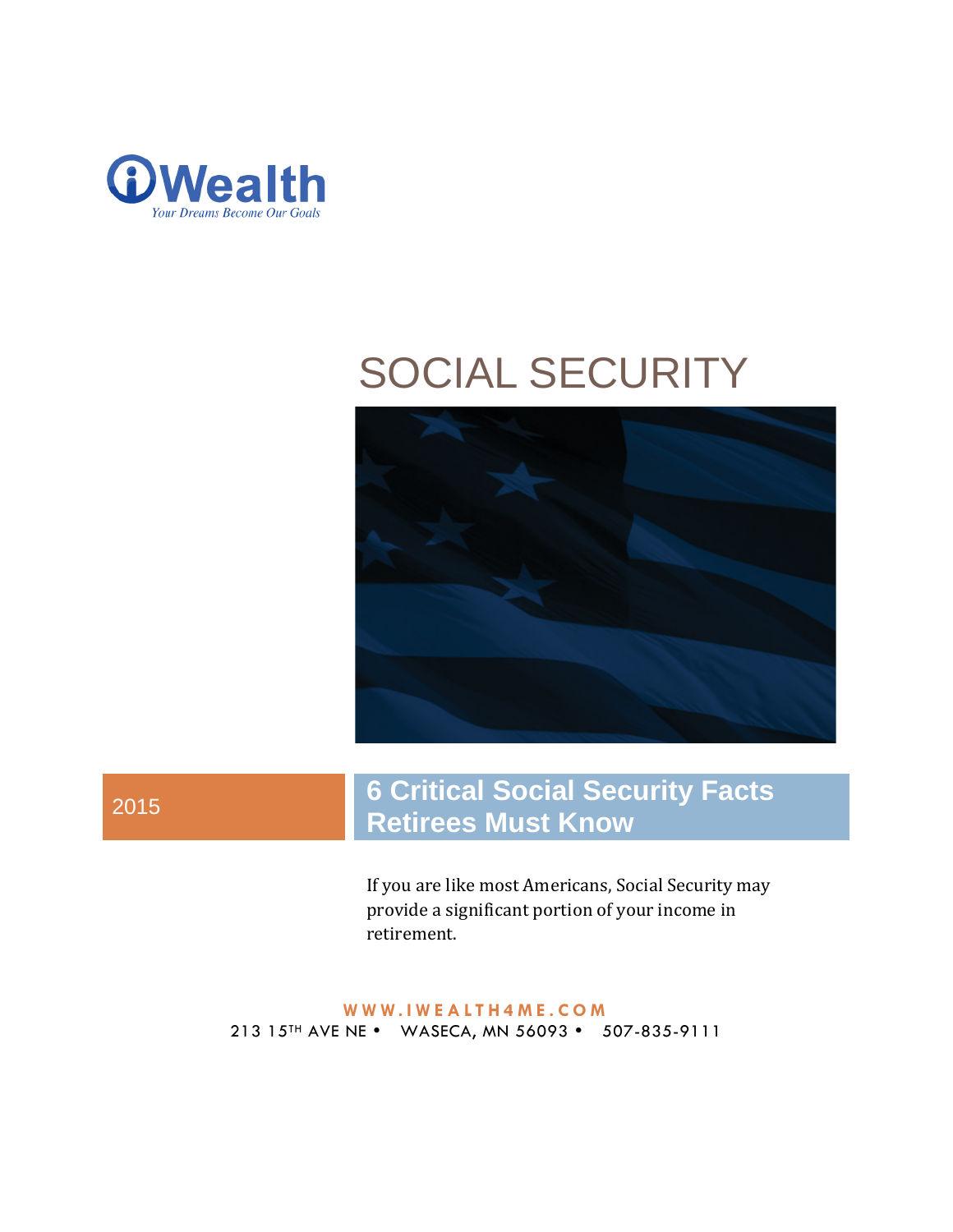#### **6 Critical Social Security Facts Retirees Must Know**

According to Social Security Administration (SSA) statistics, Social Security benefits acc[ou](#page-8-0)nt for about 36 percent of retirement income for the average American.

1One of the biggest mistakes today's retirees can make is to underestimate the importance of Social Security in their retirement strategies. In an era of vanishing pensions and volatile markets, Social Security offers government guaranteed income that isn't vulnerable to market risk, can't be outlived, and can provide for your loved ones after your death.

#### **What is Social Security?**

In this context, Social Security is a federal government sponsored retirement benefit designed to replace some of your income in retirement. If you or your spouse have worked for at least 40 quarters and paid taxes on the income, you may be eligible to collect benefits in retirement.

**Source:** Social Security Administration

However, Social Security preparation can be complex and the details of your personal situation matter a great deal when incorporating Social Security into your overall financial strategies.

We developed this special report to help investors learn more about Social Security benefits and how to maximize their lifetime income from Social Security.

We encourage you to read this report carefully and take note of any questions or thoughts about your personal situation so that you can discuss them with your qualified financial professional.

#### **1. Your Age Affects the Benefit You Will Receive**

62 is the earliest age that you can file for Social Security (unless you qualify for disability), but you won't be able to collect your full benefit then. Instead, the SSA reduces those benefits by either 25 percent if your full retirement age is 66 or 30

#### **According to the Social Security Administration…**

A man reaching age 65 in 2014 can expect to live, on average, until age 84.3.

A woman turning age 65 in 2014 can expect to live, on average, until age 86.6.

About one out of every four 65-year-olds today will live past age 90, and one out of 10 will live past age 95.

**Social Security Administration Life Expectancy Planner, 2015**

percent if it's 67. So, if your full monthly benefit at age 66 were \$1,000, you'd only receive \$750 each month if you started collecting at age 62. That reduction in benefits will be permanent.

You will be eligible to collect 100 percent of your benefit at your full retirement age (FRA), which is age 66 for anyone born between 1943 and 1954, 66 plus a two-month delay for those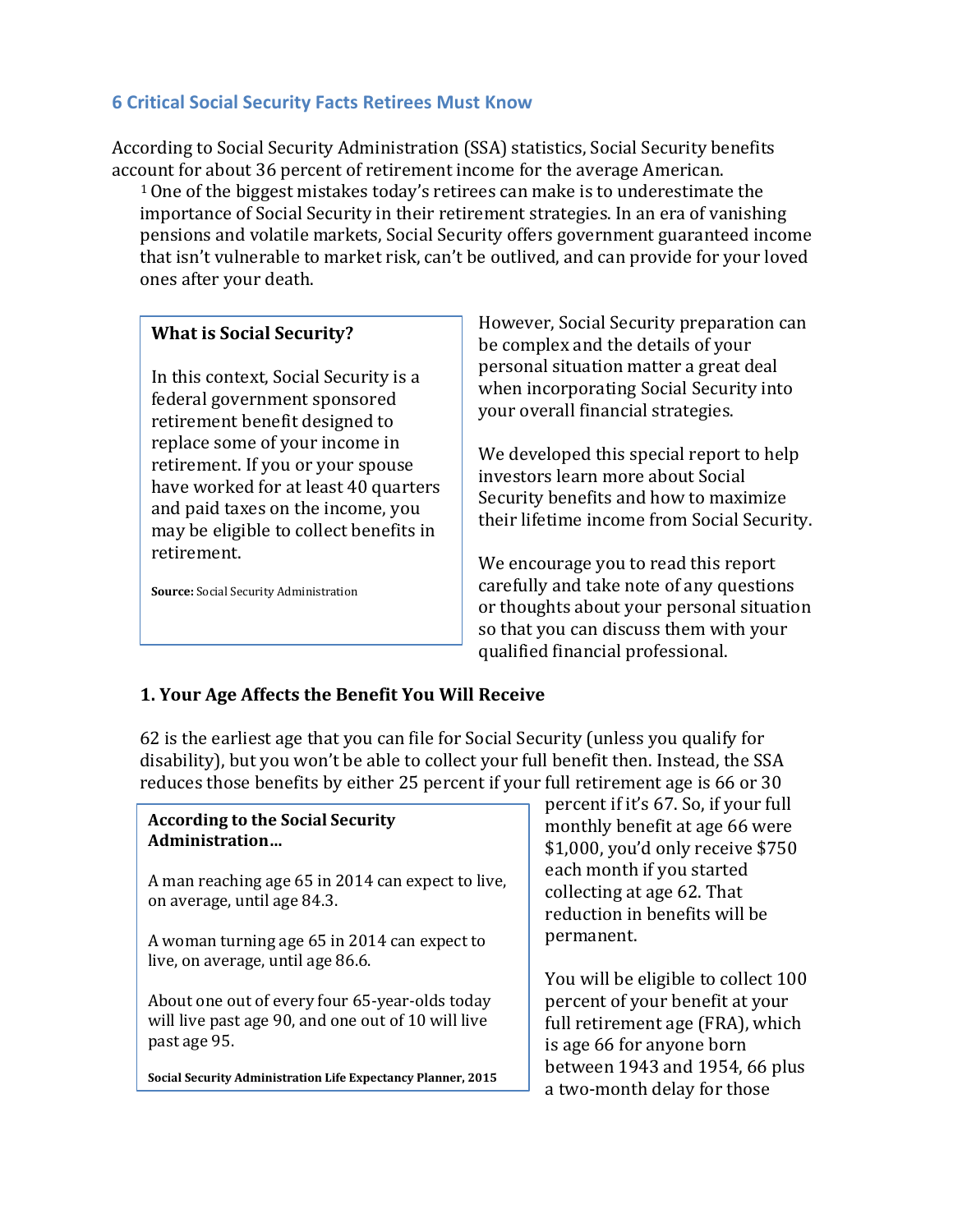born between 1955 and 1960, and age 67 for anyone born after 1960. For example, if you were born in 1951, your full retirement age is 66. If you were born in 1956, your full retirement age would be 66 years and four months.[2](#page-9-0)

If you can afford to wait until your full retirement age, you'll be eligible for 100 percent of your Social Security benefit. If you can afford to wait even longer, your benefit will increase by up to 8 percent every year until age 70, permanently. So, if your basic benefit were \$1,000 at your FRA of age 66, it would increase to \$1,320 per month or 132 percent of your benefit by waiting until age 70 to take it. If you were born after 1942, you'll qualify for the 8 percent credit each year.[3](#page-9-1)



Source: SSA.gov. Does not include cost-of-living increases

#### **2. The Right Social Security Strategy Could Be Worth Hundreds of Thousands of Dollars Over Your Lifetime**

Many retirees wrestle with the question of, "When is the right time to file for benefits?" There is no perfect time to file for benefits, but choosing the right claiming strategy can radically affect how much you are able to collect over your lifetime. Many Americans are forced to claim early benefits for financial reasons, but, if you can afford it, delaying Social Security benefits could mean collecting significantly more over the course of your life.

If either you or your spouse expect to live past the age of 80, you're generally better off waiting to claim as long as possible to receive a larger benefit.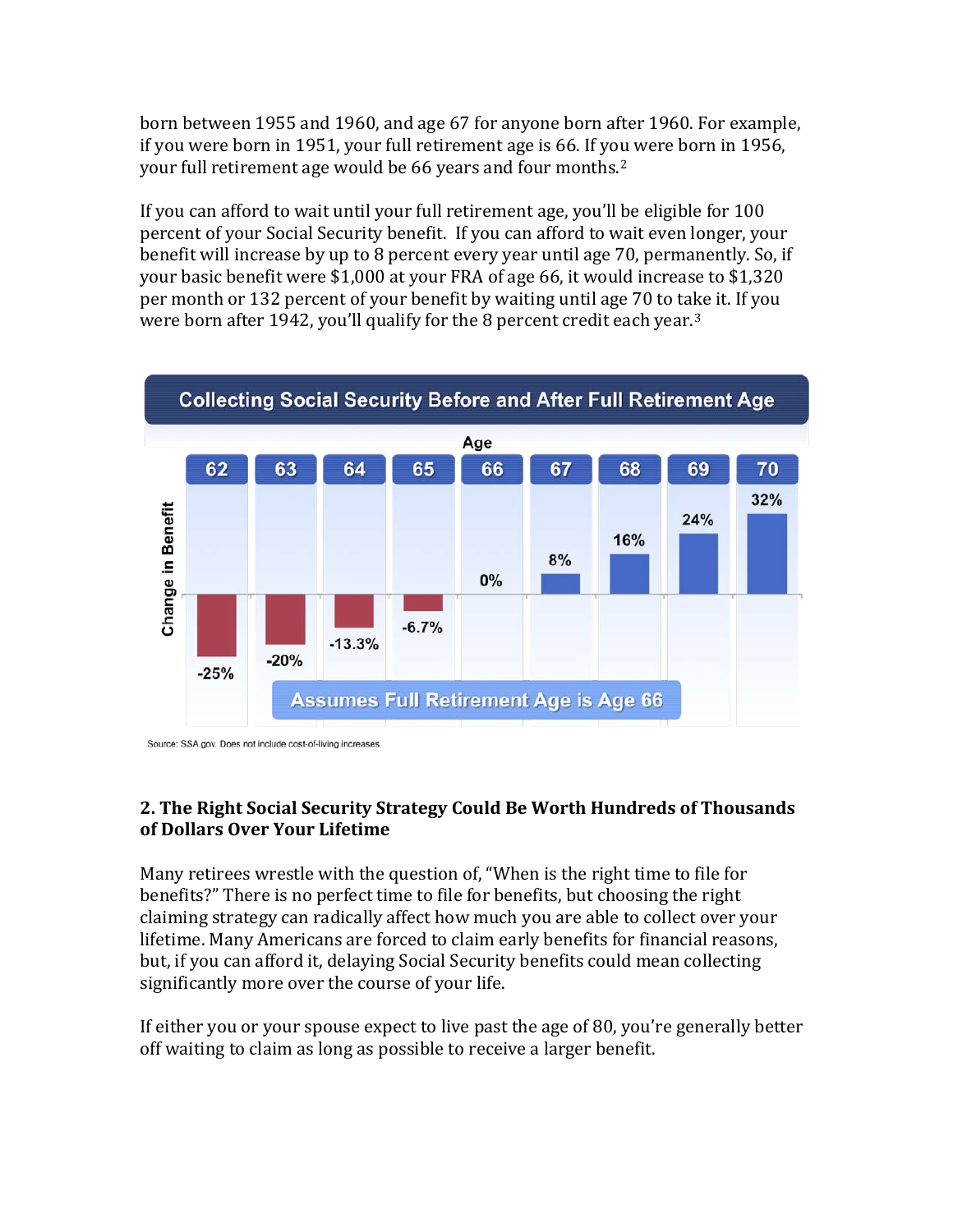However, if your health isn't good or you need the income, you might want to consider claiming Social Security benefits early.

Ultimately, your personal Social Security strategy will depend on many personal factors like taxes, marital status, age, health, and other sources of income. It's a good idea to discuss your situation with a financial professional who can analyze your situation and offer personalized advice.

#### **3. You Can Work and Collect Social Security, But it Might Affect Your Monthly Benefit**

Many Americans are continuing to work well into their retirement years. While the government allows you to work and collect Social Security benefits, your benefits may be reduced if you are below your full retirement age.

In 2015, if you are over 62, but younger than your FRA, you will lose \$1 of your benefit for every \$2 you earn over \$15,720.[4](#page-9-2) Starting with the month you reach full retirement age, you will start receiving benefits with no reduction, even if you keep working. Once you reach your FRA, the SSA will recalculate your benefit and give you credit for any benefits that were withheld while you were working. Keep in mind that you must pay Social Security and Medicare taxes as long as you are earning income.[5](#page-9-3)

#### **How We Can Help You With Social Security:**

Leveraging Advanced Social Security Claiming Strategies

Claiming Your Spousal or Survivor Benefits

Determining How Divorce Affects Your Social Security Benefits

Understanding Pensions & Social Security Benefits

Claiming Disability Benefits

Understanding Your Medicare Benefits

## **4. Social Security Benefits Are Taxable**

Unfortunately, retirement doesn't mean retiring your worries about taxes. If you collect substantial income from sources like wages, investment income, rental income, or any source that you report on your tax return, you will very likely owe taxes on your Social Security benefits. The tax rate you'll pay depends entirely on

You won't ever have to pay taxes on more than 85% of your Social Security benefits.

**Social Security Administration Benefits Planner**

your overall income bracket since Social Security gets treated like ordinary income.

However, there are strategies that may help you maximize your income while reducing taxes. For example, one method is to take as much income as possible from sources that are excluded from the

"provisi[on](#page-9-4)al income" that the SSA uses to calculate the taxation of your Social Security.<sup>6</sup>

Please keep in mind that taxes are just one piece of your overall financial picture and it's important not to let them overshadow other important issues. If you are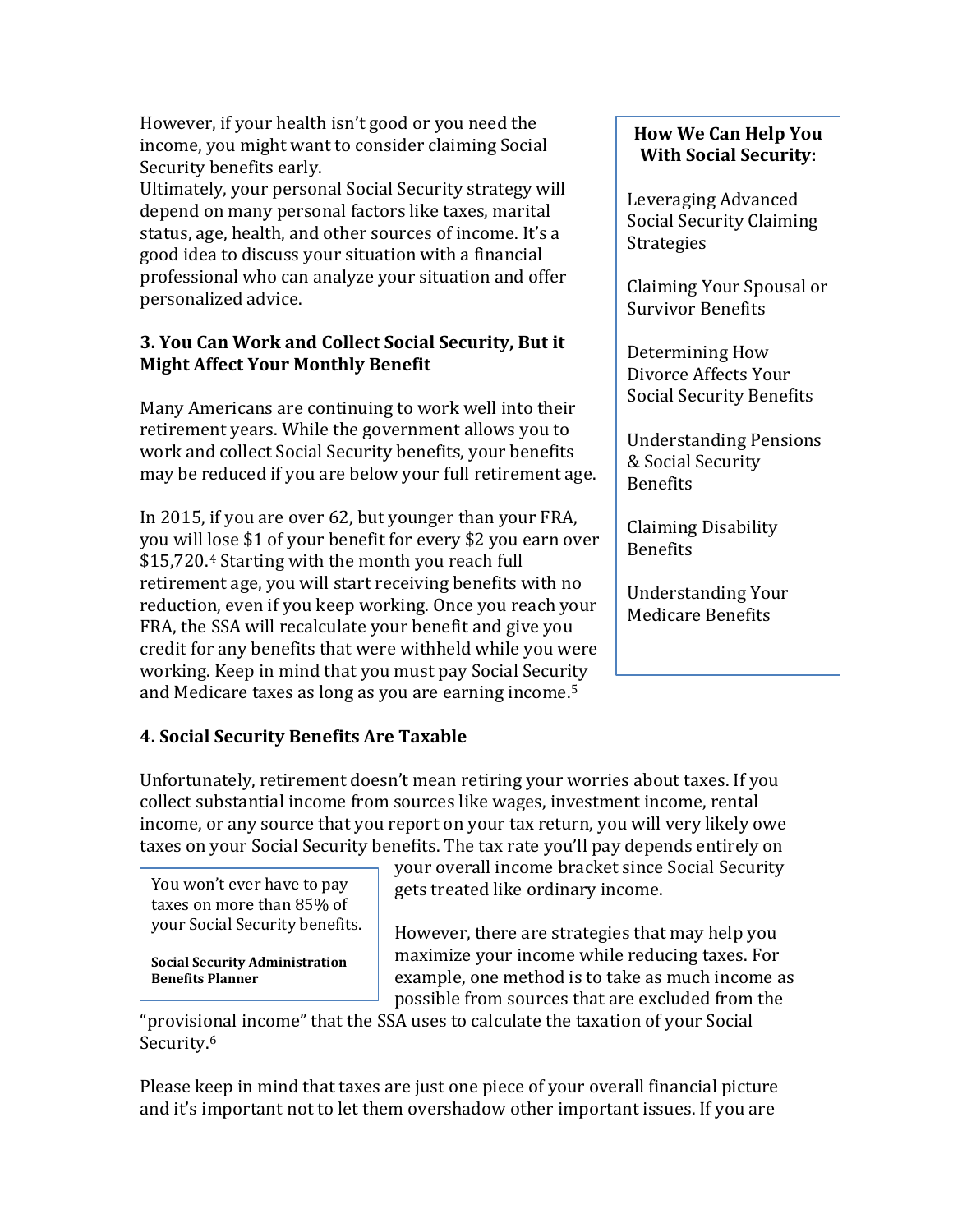concerned about the effect of taxes on your retirement income, we strongly recommend that you speak to a qualified financial professional.

#### **5. Married? Don't Forget About Spousal and Survivor Benefits**

Married couples need to think about how their Social Security claiming strategies will affect their spouse's benefits and income in retirement. This issue is especially important when one spouse is significantly older than the other or earned more during a career. Your spouse's benefits are based on your personal benefit, which means that the age at which you file for benefits will have a major impact on what your husband or wife is eligible to collect.

For many couples, maximizing a survivor benefit for a younger spouse is a major consideration. Since a survivor who has reached FRA will be eligible for 100 percent of the primary worker's benefit, he or she will be able to take advantage of any delayed retirement credits and cost-of-living adjustments that the primary earner accumulates. Surviving spouses can usually choose between col[le](#page-10-0)cting a personal benefit or a survivor benefit, depending on which one is higher. <sup>7</sup>

#### **6. Advanced Filing Strategies Can Help Boost Your Lifetime Income**

If you are married, there are some advanced claiming strategies that you and your spouse may be able to use to increase your lifetime benefits. Keep in mind that factors like taxes, age differences, life expectancy, retirement assets, family status and income all affect Social Security claiming strategies and can reduce their advantages to you. No strategy can be right for everyone and it's important to consider your entire financial picture when making decisions.

**File and Suspend** is a very popular strategy in which the higher earning spouse files for benefits at his or her FRA, and then suspends the claim. Filing for benefits allows the spouse to collect spousal benefits while the higher wage earner's benefits continue to accumulate credits.

#### **Are Advanced Filing Strategies Legal?**

All of the strategies presented in this report are completely legitimate and have been used by millions of retirees to maximize their lifetime income.

However, high levels of federal debt and deficit spending mean that in the future, the Social Security Administration may limit retirees' abilities to maximize their claiming strategies.

We encourage you to speak with a financial professional as soon as possible to discuss your personal Social Security strategy.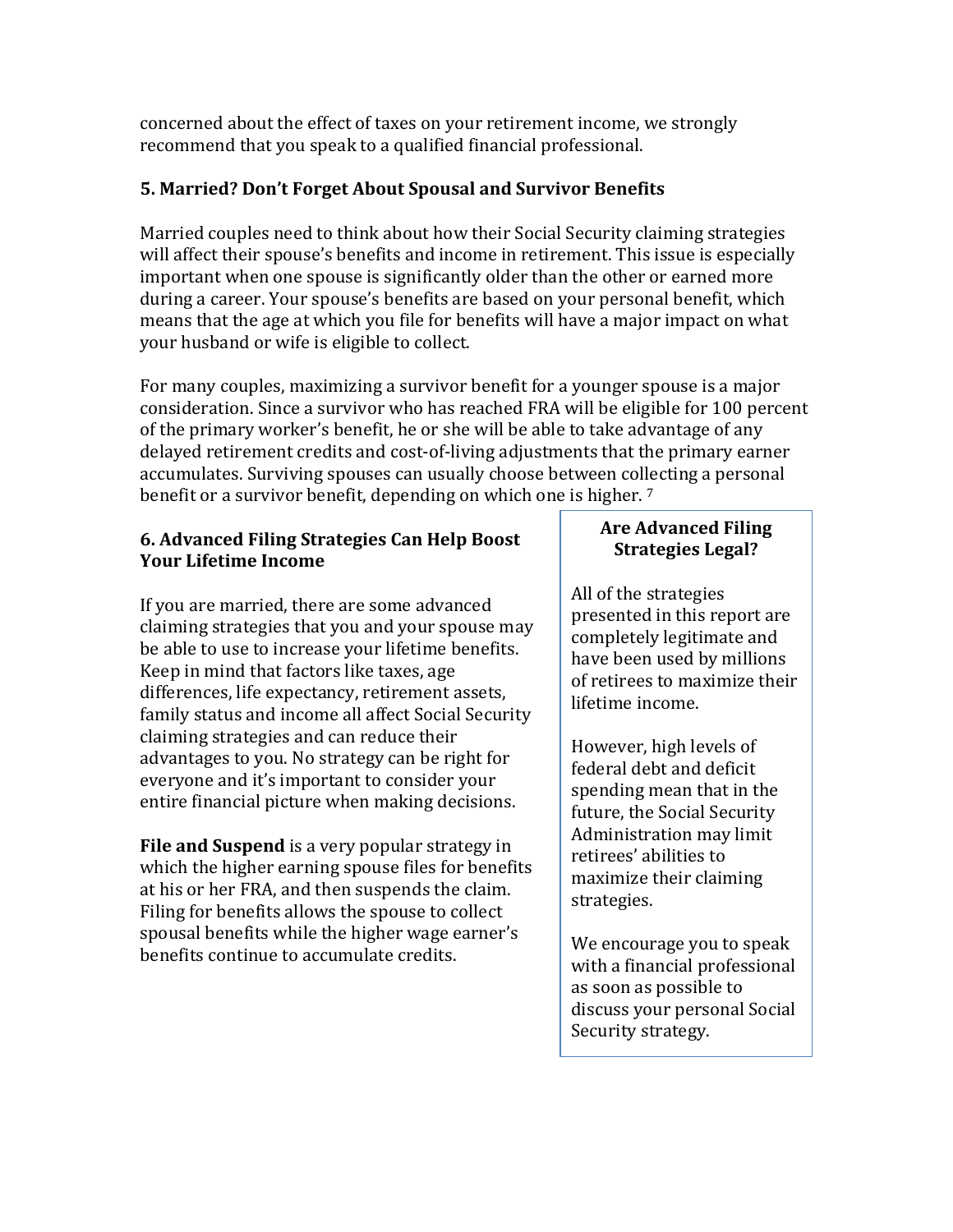Let's take a look at a hypothetical example to see how this strategy works:<br>**Arthur & Joann, Age 66** 



Source: SSA.gov, Pioneer Investments

This is a hypothetical case study designed to illustrate a claiming strategy. The effects of taxes, ig adjustments, and any income limits are not show

In this hypothetical scenario, Arthur earned more during his career than Joann, making his Social Security benefit significantly higher; Joann's spousal benefit is higher than her own personal benefit. Arthur files for his Social Security benefits at his FRA of 66. He also immediately suspends that claim (postponing the income) so that his benefits continue to accrue. Since Arthur has already filed for benefits, Joann is able to start claiming spousal benefits (a full 50 percent of Arthur's benefit since she is also at her full retirement age). These spousal benefits do not accrue any additional delayed retirement credits. At age 70, Arthur begins collecting his own benefits, which have grown to 132 percent of his basic benefit, plus any cost-of-living increases.<sup>[8](#page-10-1)</sup> Keep in mind: while "file & suspend" can be implemented before full retirement age, the benefits of the strategy may be significantly reduced.

If both you and your spouse worked and are eligible to collect benefits on your own employment records, there are some other advanced strategies that may help you increase your lifetime benefits. These strategies won't work for everyone. They are generally most beneficial when spouses are close in age and the higher earner has reached full retirement age.

**File and Suspend Plus** allows the higher earner to file and suspend at his or her FRA, enabling the spouse to collect a spousal benefit when he or she reaches full retirement age. Both spouses will collect their higher personal benefits once they turn 70. The benefit of this strategy is that it maximizes household Social Security income at every stage and also increases the survivor's benefit.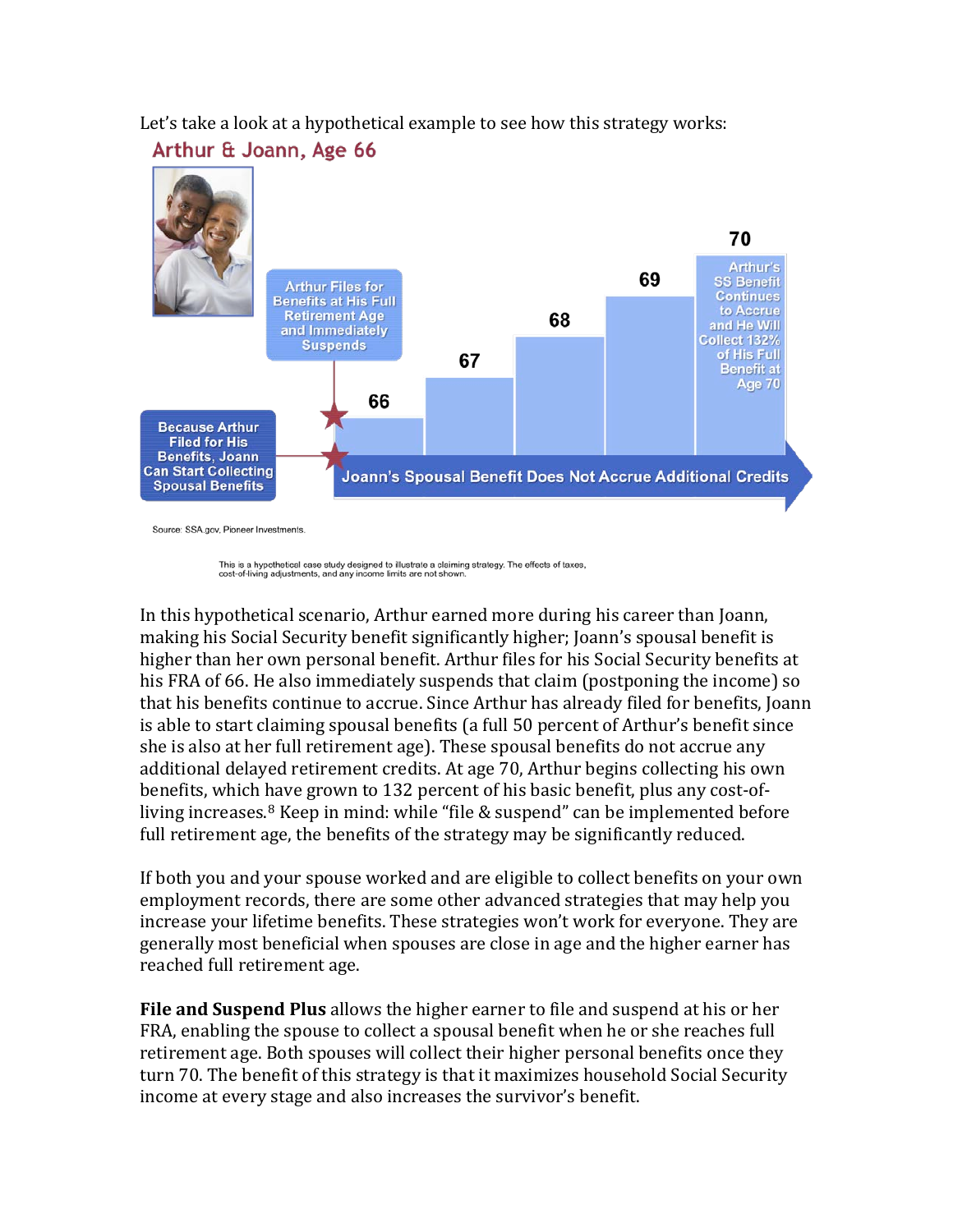This chart shows a hypothetical example:



#### Source: SSA.gov, Pioneer Investments

This is a hypothetical case study designed to illustrate a claiming strategy. The effects of taxes, cost-of-living adjustments, and any income limits are not shown

In this scenario, Steve is the higher earner and is also two years older than his wife, Jane. Steve files and suspends at his full retirement age of 66 to allow Jane to collect a spousal benefit while Steve's benefit continues to accrue. Since Jane has not yet reach[e](#page-10-2)d her FRA, she'll have to wait two years to claim her spousal benefit, per SSA rules. 9

At age 70, Steve begins collecting his larger personal benefit and Jane continues with the spousal benefit. When Jane turns 70, she switches over to her personal benefit, which has been accruing extra credits the whole time, increasing their household income. If Steve predeceases Jane, she will be able to collect a larger survivor's benefit, which will be 100 percent of Steve's maximum benefit.

**The Spousal Benefit Change-Up** is a scenario in which the lower earner claims benefits at full retirement age, allowing the higher earner to claim a spousal benefit while his or her personal benefit continues to accrue. At age 70, the higher earner switches to collecting his or her personal benefit.

Here's a hypothetical illustration of this strategy: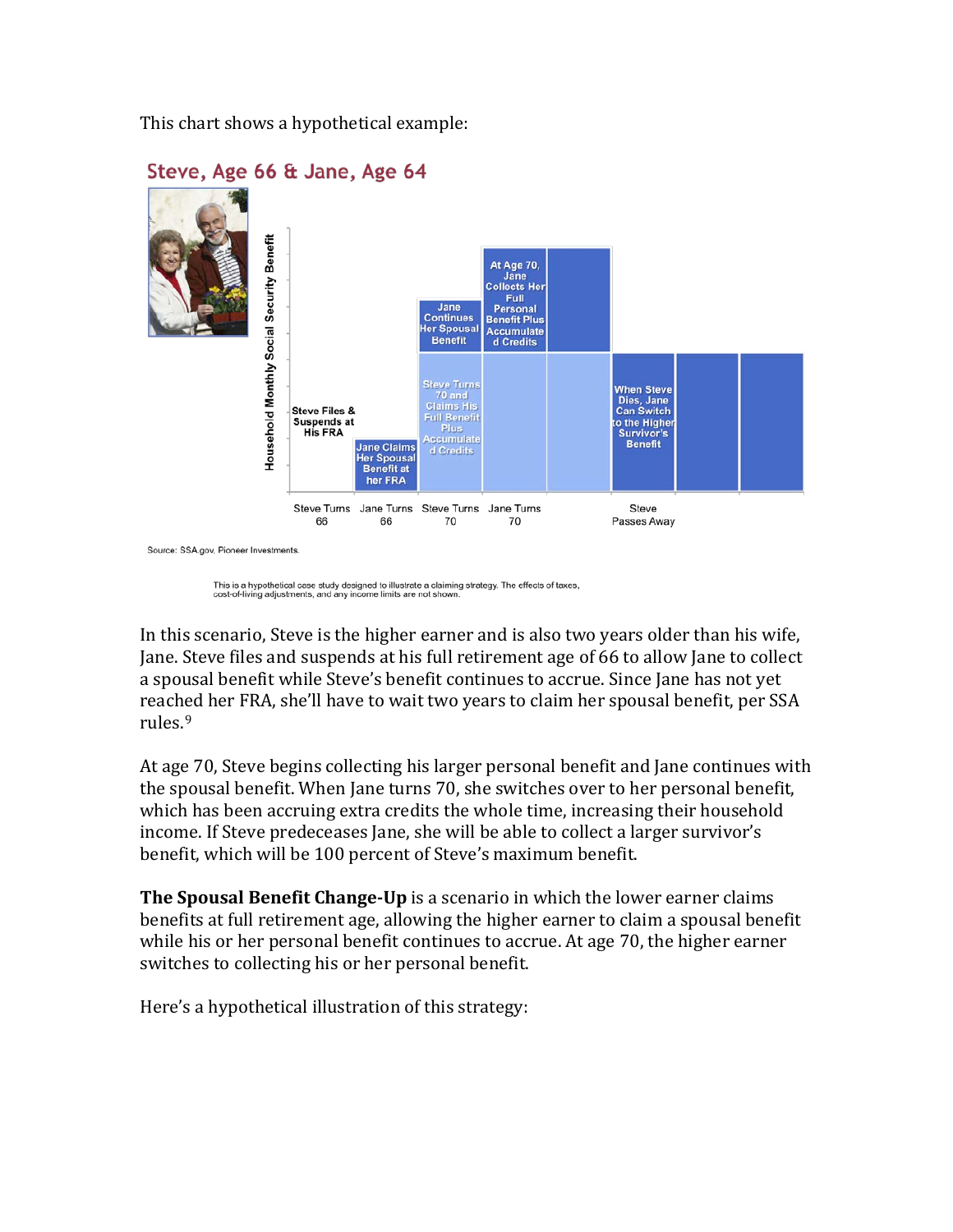### Mark & Anna, Age 66



Source: SSA.gov, Pioneer Investments

This is a hypothetical case study designed to illustrate a claiming strategy. The effects of taxes, cost-of-living adjustments, and any income limits are not shown.

# **Are You Making These Critical Social Security Mistakes?**

- $\times$  Ignoring Spousal & Survivor Benefits
- Claiming Too Early
- Claiming Too Late
- Forgetting About Earnings Limits
- **\*** Ignoring the Impact of Taxes

Mark and Anna are both at their full retirement age of 66 and Mark is the higher earner. Anna claims her full Social Security benefits at age 66, foregoing any additional credits. Mark claims his spousal benefits as Anna's husband while letting his own benefit accumulate. At age 70, Mark switches to his personal benefit plus accumulated credits, while Anna continues to take her personal benefit, since it's higher than what she would get as Mark's spouse. At Mark's death, Anna can switch to her higher survivor's benefit, which is 100 percent of Mark's maximum accumulated benefit.

The benefits of advanced claiming strategies are that they seek to maximize income while increasing the survivor benefit. As with many financial strategies, the truth is in the details, and things like age differences between you and your spouse, taxes, and life expectancy can all affect your overall outcome.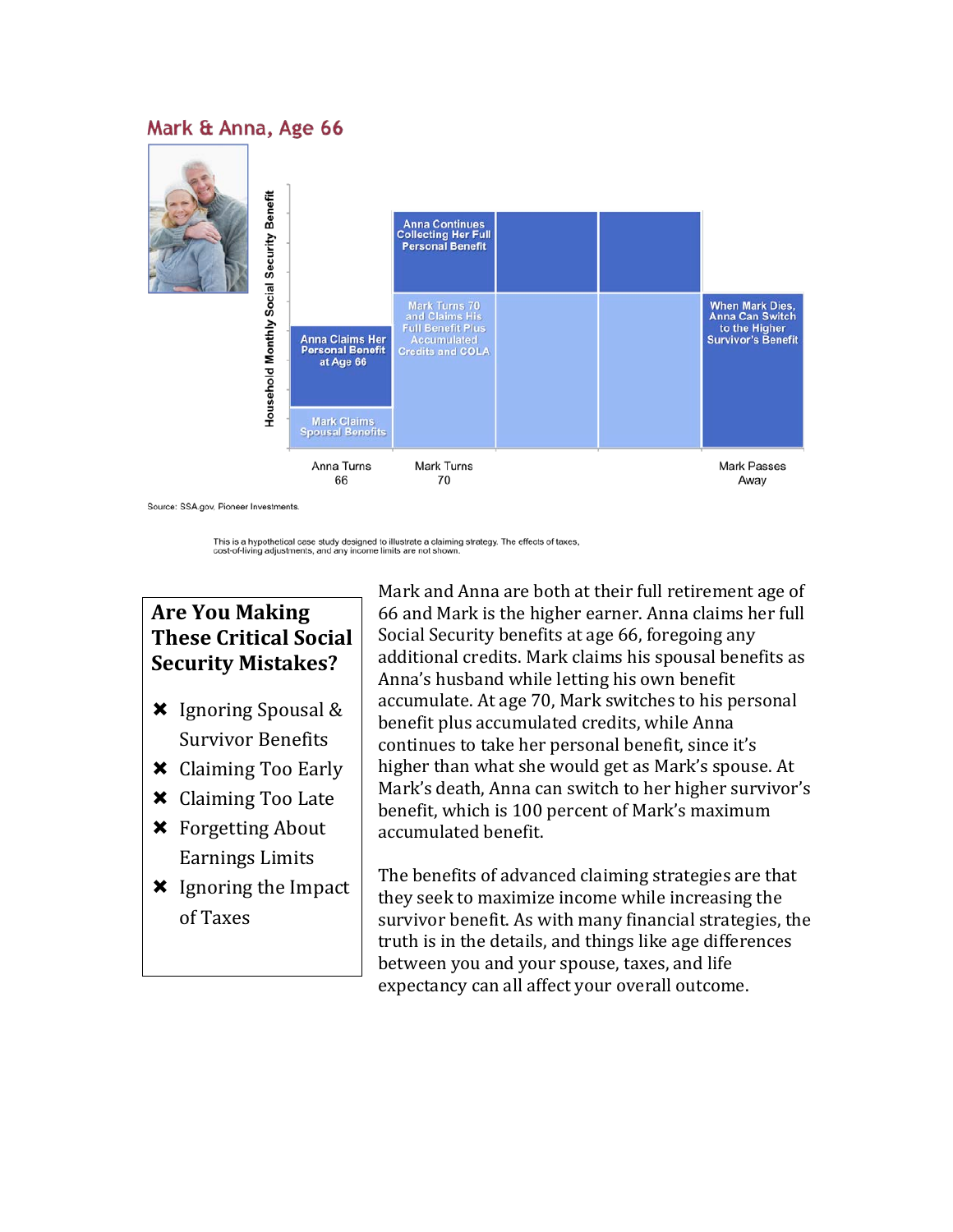#### **Conclusions**

We hope that you've found this special report educational and informative and that you have come away with some ideas for how to optimize your Social Security benefits. For most retirees, Social Security benefits are the cornerstone of their income strategies and account for a significant percentage of their income. It's absolutely critical to plan ahead now so that you can identify and implement the best Social Security claiming strategy and make the most of this invaluable resource.

Every strategy will not work for every retiree, which is why it's so important to take the time to analyze your needs and test possible scenarios. The hypothetical examples that we have shown in this report are highly simplified and cannot show the effects of taxes, cost-of-living adjustments, and many other details that can affect the overall outcome of any claiming strategy.

One of the benefits of working with a financial professional is that we can help you analyze your financial situation and develop personalized recommendations that are designed to help you best leverage Social Security in light of your overall financial goals.

If you or anyone close to you would like to discuss how to maximize their Social Security benefits with a professional, please give our office a call at 507-835-9111 to schedule a complimentary consultation.

Warm Regards,

<span id="page-8-0"></span>i<br>I

Broad Connois

Brad Connors Certified Wealth Strategist®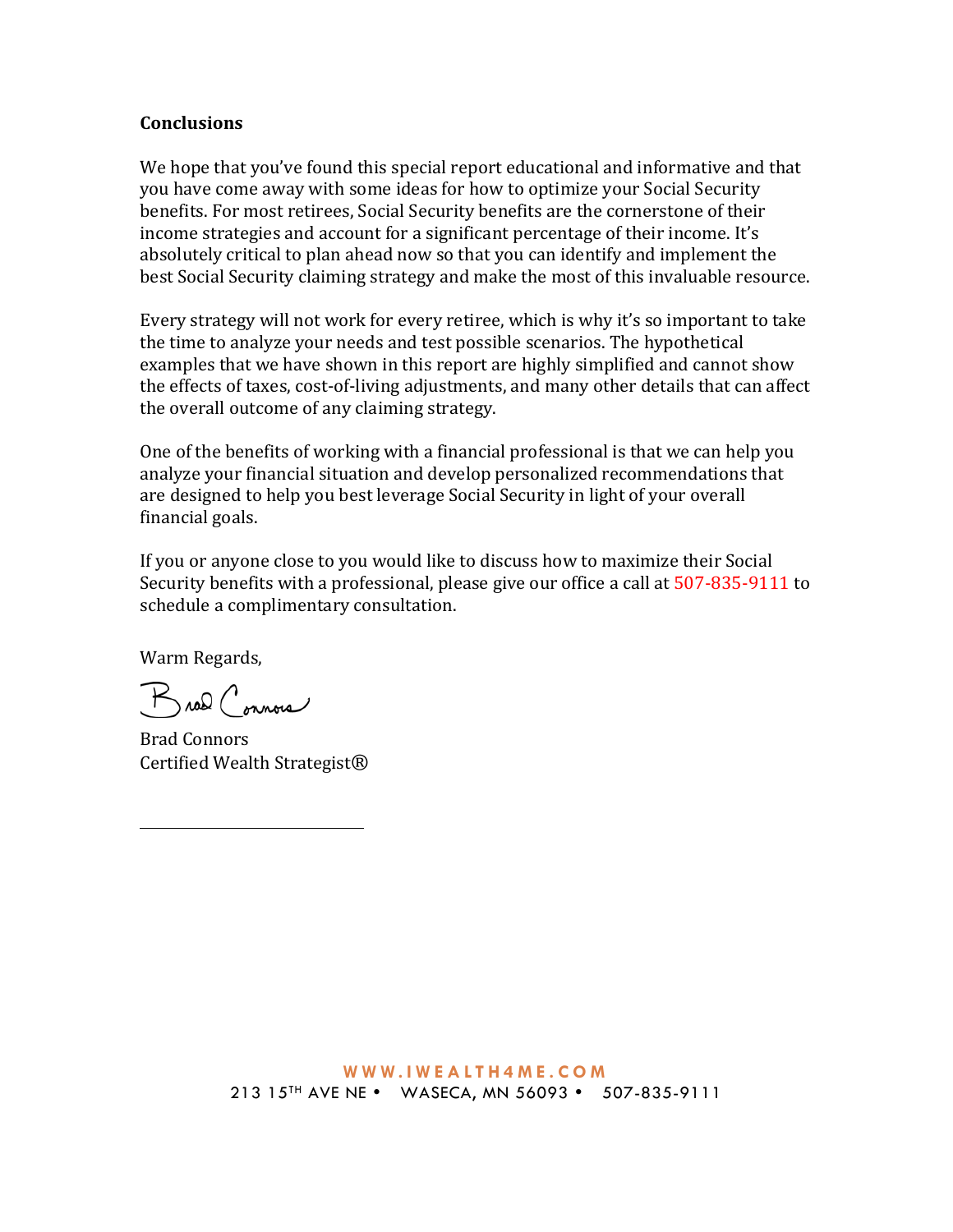#### <span id="page-9-3"></span>i<br>I **Footnotes, disclosures and sources:**

<span id="page-9-4"></span>Securities, advisory services, and insurance products are offered through Investment Centers of America, Inc.® (ICA), member FINRA, SIPC, a Registered Investment Advisor, and affiliated insurance agencies. ICA and iWealth are separate companies. Neither the named representative nor the named Broker dealer gives tax or legal advice.

Opinions, estimates, forecasts and statements of financial market trends that are based on current market conditions constitute our judgment and are subject to change without notice.

This material is for information purposes only and is not intended as an offer or solicitation with respect to the purchase or sale of any security.

Investing involves risk including the potential loss of principal. No investment strategy can guarantee a profit or protect against loss in periods of declining values.

Diversification cannot guarantee a profit or protect against loss in a declining market.

Past performance does not guarantee future results.

Consult your financial professional before making any investment decision.

Opinions expressed are subject to change without notice and are not intended as investment advice or to predict future performance.

All information is believed to be from reliable sources; however, we make no representation as to its completeness or accuracy. Please consult your financial advisor for further information.

These are the views of Platinum Advisor Marketing Strategies, LLC, and not necessarily those of the named representative, Broker dealer or Investment Advisor, and should not be construed as investment advice. Neither the named representative nor the named Broker dealer or Investment Advisor gives tax or legal advice. All information is believed to be from reliable sources; however, we make no representation as to its completeness or accuracy. Please consult your financial advisor for further information.

<sup>1</sup> "Fast Facts & Figures About Social Security, 2013." SSA.

http://www.ssa.gov/policy/docs/chartbooks/fast\_facts/2013/fast\_facts13.pdf [Accessed 6 November 2014]

<span id="page-9-0"></span><sup>2</sup> "Full Retirement Age." SSA.

http://www.socialsecurity.gov/retire2/retirechart.htm/t\_blank [Accessed 5 November 2014]

"Delayed Retirement: If You Were Born Between 1943 And 1954." SSA.

<http://www.ssa.gov/retire2/1943.htm> [Accessed 5 November 2014]

<span id="page-9-1"></span><sup>3</sup> "Retirement Planner: Delayed Retirement Credits." SSA.

http://www.ssa.gov/retire2/delayret.htm [Accessed 5 November 2014]

<span id="page-9-2"></span><sup>4</sup> "Earnings/Self-Employment And Monthly Limits In 2015." SSA.

http://www.socialsecurity.gov/hlp/isba/10/hlp-isba061-aet4.htm [Accessed 5 November 2014]